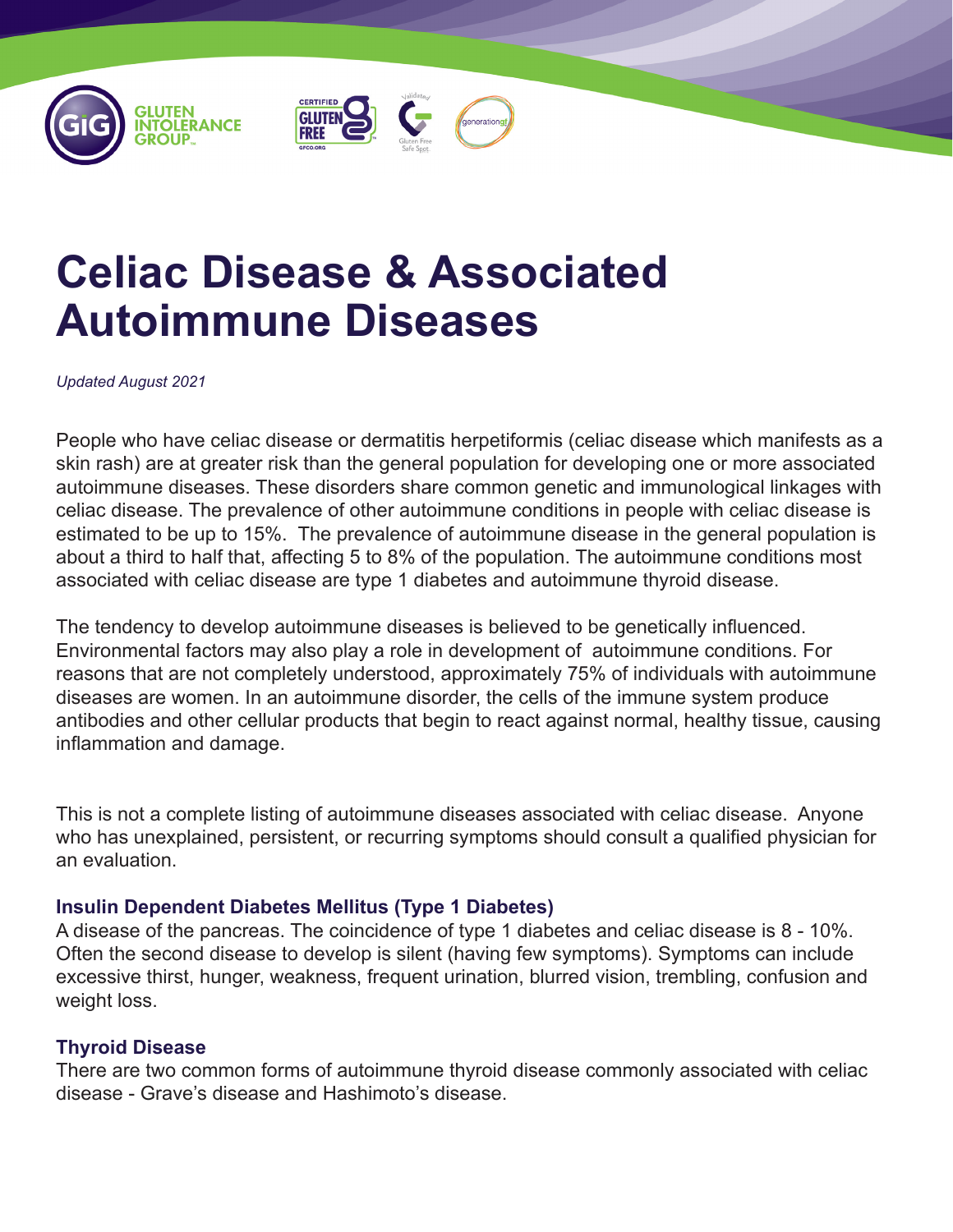#### **Grave's Disease:**

An overactive thyroid. Symptoms may include weight loss, rapid pulse, protruding eyes, feeling too warm, restlessness, insomnia, diarrhea, irritability, palpitations.

#### **Hashimoto's Disease:**

An underactive thyroid. Symptoms may include weight gain, slow pulse, red puffy eyes, feeling too cold, difficulty concentrating, drowsiness, confusion, constipation, hair loss, enlarged thyroid gland in the neck.

#### **Addison's Disease**

A rare disease involving insufficient functioning of the adrenal gland. Symptoms of Addison's may include increasing fatigue, lack of appetite, anemia, darkening of the skin, increased sun sensitivity, low blood sugar, low blood pressure, nausea, vomiting, diarrhea, and dehydration.

# **Autoimmune Chronic Active Hepatitis**

A disease of the liver that may be mistaken for alcoholic liver disease. Symptoms can include fatigue, abdominal discomfort, itching, nausea, vomiting, bloating, yellowing of the skin and whites of the eyes (jaundice), enlarged liver, skin rash, aching, fever, mental confusion, and cirrhosis.

#### **Myasthenia Gravis**

A disease involving muscle function in which nerve impulses to the muscles are impaired. Symptoms can include rapid fatigue and muscle weakness, especially as the day progresses, voice impairment, difficulty swallowing, droopy eyelids, unsteady or waddling gait, double vision, enlarged thymus gland.

# **Pernicious Anemia**

Also often known as vitamin B-12 deficiency. In pernicious anemia the lining of the stomach is damaged, causing a deficiency of intrinsic factor. Intrinsic factor is required to absorb vitamin B-12. Symptoms can include fatigue, sore tongue, yellow skin, tingling hands and feet, depression, memory loss, difficulty with balance, shortness of breath, and occasionally heart palpitations.

# **Raynaud's Phenomenon**

Often seen in combination with other autoimmune diseases, such as lupus, rheumatoid arthritis, or Sjogren's. It affects the blood vessels. Symptoms may include abnormal sensitivity to the cold; hands or feet change colors from white, purple, or blue to red; and painful spasms with exposure to cold.

# **Scleroderma**

Scleroderma can affect the skin, GI tract, muscles, lungs, or kidneys. It causes scar tissue (fibrosis) to form in skin and organs. Symptoms may include tight, leathery skin, red and swollen fingers, severe indigestion, heartburn, constipation, diarrhea, muscle pain, weakness and